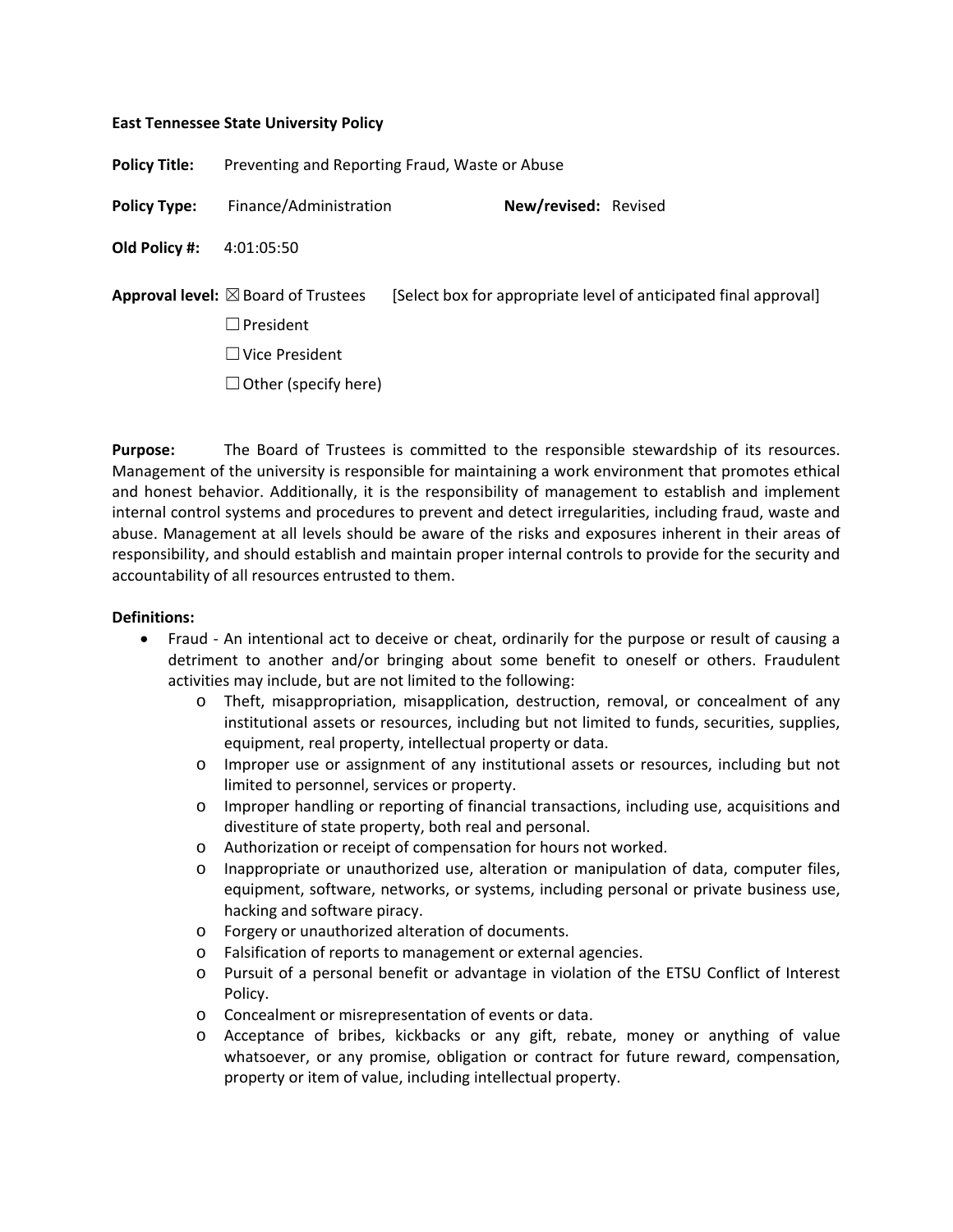- Waste Waste involves behavior that is deficient or improper when compared with behavior that a prudent person would consider a reasonable and necessary business practice given the facts and circumstances. Waste is a thoughtless or careless act, resulting in the expenditure, consumption, mismanagement, use, or squandering of institutional assets or resources to the detriment or potential detriment of the institution. Waste may also result from incurring unnecessary expenses due to inefficient or ineffective practices, systems, or controls. Waste does not necessarily involve fraud, violation of laws, regulations, or provisions of a contract or grant agreement.
- Abuse Abuse involves behavior that is deficient or improper when compared with behavior that a prudent person would consider a reasonable and necessary business practice given the facts and circumstances. Abuse also includes misuse of authority or position for personal financial interest or those of an immediate or close family member or business associate. Abuse does not necessarily involve fraud, violation of laws, regulations, or provisions of a contract or grant agreement. (U.S. Government Accountability Office, Government Auditing Standards, July 2007.)

## **Policy:**

- I. Preventing Fraud, Waste or Abuse
	- A. Maintaining an Ethical Work Environment
		- 1. Management is responsible for maintaining a work environment that promotes ethical and honest behavior on the part of all employees, students, contractors, vendors and others.
		- 2. To do so, management at all levels must behave ethically and communicate to employees and others that they are expected to behave ethically.
		- 3. Management must demonstrate through words and actions that unethical behavior will not be tolerated.
	- B. Implementing Effective Internal Control Systems
		- 1. Management of the university has the responsibility to establish and implement internal control systems and procedures to prevent and detect irregularities, including fraud, waste and abuse.
		- 2. Internal controls are processes performed by management and employees to provide reasonable assurance of:
			- a. Safeguards over institutional assets and resources, including but not limited to cash, securities, supplies, equipment, property, records, data or electronic systems;
			- b. Effective and efficient operations;
			- c. Reliable financial and other types of reports; and
			- d. Compliance with laws, regulations, contracts, grants and policies.
		- 3. To determine whether internal controls are effective, management should perform periodic risk and control assessments, which should include the following activities:
			- a. Review the operational processes of the unit under consideration.
			- b. Determine the potential risk of fraud, waste, or abuse inherent in each process.
			- c. Identify the controls included in the process (or controls that could be included) that result in a reduction in the inherent risk.
			- d. Assess whether there are internal controls that need to be improved or added to the process under consideration.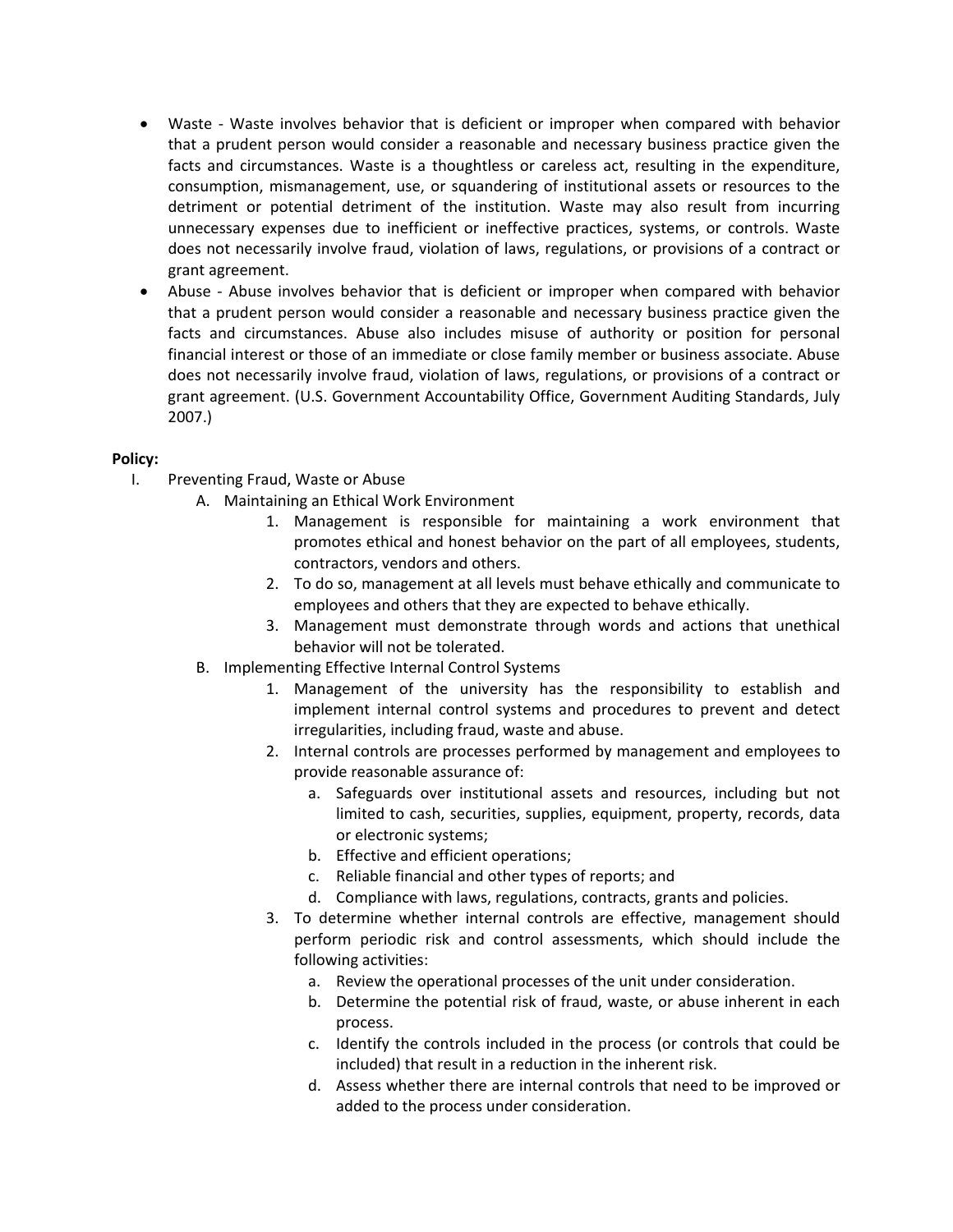- e. Implement controls or improve existing controls that are determined to be the most efficient and effective for decreasing the risk of fraud, waste or abuse.
- 4. Most managers will find that processes already include a number of internal controls, but these controls should be monitored or reviewed for adequacy and effectiveness on a regular basis and improved as needed. Typical examples of internal controls may include, but are not limited to:
	- a. Adequate separation of duties among employees.
	- b. Sufficient physical safeguards over cash, supplies, equipment and other resources.
	- c. Appropriate documentation of transactions.
	- d. Independent validation of transactions for accuracy and completeness.
	- e. Documented supervisory review and approval of transactions or other activities.
	- f. Proper supervision of employees, processes, projects or other operational functions.
- C. Reviews of Internal Control Systems
	- 1. Audits or other independent reviews may be performed on various components of the internal control systems.
- D. Internal Audit
	- 1. Internal Audit is responsible for assessing the adequacy and effectiveness of internal controls that are implemented by management and will often recommend control improvements as a result of this assessment.
	- 2. During an audit of a department or process, Internal Audit will also perform tests designed to detect fraud, waste or abuse that may have occurred.
- E. External Audits
	- 1. The Tennessee Department of Audit, Division of State Audit, performs periodic financial audits of the university.
	- 2. One purpose of this type audit is to evaluate an institution's internal controls, which will often result in recommendations for control improvements.
	- 3. State Audit will also perform tests designed to detect fraud, waste or abuse that may have occurred.
- F. Other Reviews
	- 1. Various programs may be subject to audits or reviews by federal, state or other outside agencies based on the type of program, function or funding.
	- 2. Although audits and reviews may include assessments of internal controls, the primary responsibility for prevention and detection of fraud, waste or abuse belongs to management.
	- 3. Therefore, management should take steps to review internal controls whether or not audits are to be performed.
- II. Reporting Fraud, Waste or Abuse
	- A. Responsibility for Reporting Fraud, Waste or Abuse
		- 1. Any official of any agency of the state having knowledge that a theft, forgery, credit card fraud, or any other act of unlawful or unauthorized taking, or abuse of, public money, property, or services, or other shortages of public funds has occurred shall report the information immediately to the office of the Comptroller of the Treasury (TCA  $\S$  8-19-501(a)), To ensure compliance with this statute, the university provides a means for employees and others to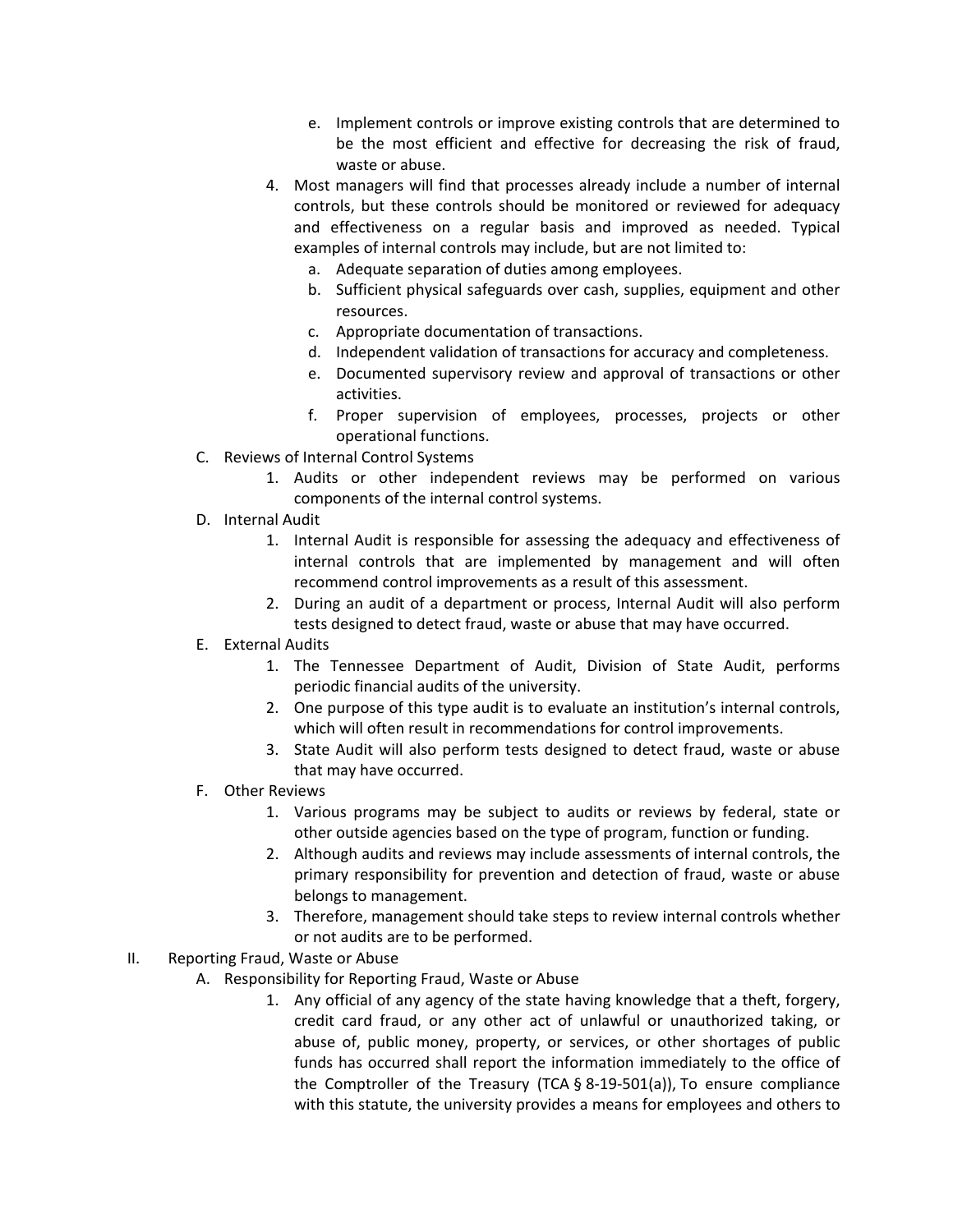report such matters, which are subsequently reported to the Comptroller's Office.

- a. Institutional administration with knowledge of fraud, waste or abuse will report such incidents immediately.
- b. Others, including institutional management, faculty and staff with a reasonable basis for believing that fraud, waste or abuse has occurred are strongly encouraged to immediately report such incidents (TCA § 8- 50-116).
- c. Students, citizens and others are also encouraged to report known or suspected acts of fraud, waste or abuse.
- d. Although proof of an improper activity is not required at the time the incident is reported, anyone reporting such actions must have reasonable grounds for doing so.
- e. Employees with knowledge of matters constituting fraud, waste or abuse, that fail to report it or employees who knowingly make false accusations may be subject to disciplinary action.
- B. Protection from Retaliation
	- 1. State law (TCA § 8-50-116) prohibits discrimination or retaliation against employees for reporting allegations of dishonest acts or cooperating with auditors conducting an investigation.
	- 2. The Higher Education Accountability Act of 2004 directs that a person who knowingly and willingly retaliates or takes adverse action of any kind against any person for reporting alleged wrongdoing pursuant to the provisions of this part commits a Class A misdemeanor.
- C. Confidentiality of Reported Information
	- 1. According to TCA  $\S$  49-14-103, detailed information received pursuant to a report of fraud, waste or abuse or any on-going investigation thereof shall be considered working papers of the internal auditor and shall be confidential.
	- 2. Although every attempt will be made to keep information confidential, circumstances such as an order of a court or subpoena may result in disclosure.
	- 3. Also, if the university has a separate legal obligation to investigate the complaint (e.g. complaints of illegal harassment or discrimination), the university cannot ensure anonymity or complete confidentiality.
- D. Methods for Reporting Fraud, Waste or Abuse
	- 1. Any employee who becomes aware of known or suspected fraud, waste or abuse should immediately report the incident to an appropriate departmental official. Incidents should be reported to one of the following officials or offices:
		- a. A supervisor or department head;
		- b. an institutional official;
		- c. University Counsel;
		- d. Human Resources;
		- e. the institutional internal auditor;
		- f. the Tennessee Comptroller of the Treasury's Hotline for fraud, waste and abuse at 1-800-232-5454.
	- 2. If the incident involves their immediate supervisor, the employee should report the incident to the next highest-level supervisor or one of the officials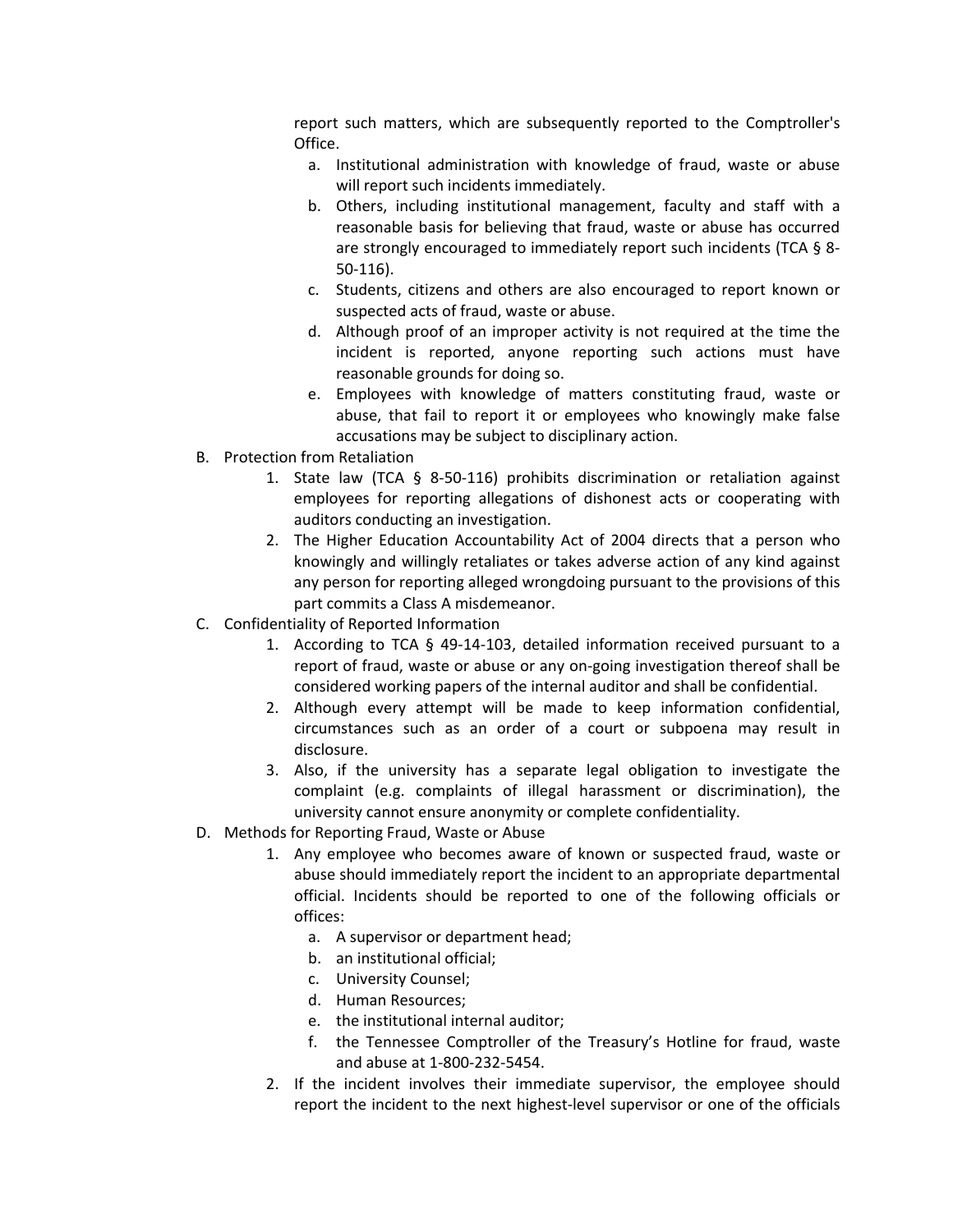or offices listed above. Employees should not confront the suspected individual or initiate an investigation on their own since such actions could compromise the investigation.

- 3. A department official or other supervisor who receives notice of known or suspected fraud, waste or abuse must immediately report the incident to the following:
	- a. President/Chief Financial Officer (or designee)
	- b. Internal Audit Office
	- c. Department of Public Safety (when appropriate)
- 4. The President/Vice President or designee receiving such notice will immediately notify the Chief Internal Auditor regarding the acknowledged or suspected fraud or misconduct.
- 5. The Chief Internal Auditor will notify the Comptroller of the Treasury of instances of fraud, waste, or abuse.
- 6. After initial notification, the university should refer to applicable policies/guidelines related to institutional losses for additional reporting procedures.

## III. Investigations/Actions

- A. Cooperation of Employees
	- 1. Individuals involved with suspected fraud, waste or abuse should assist with and cooperate in any authorized investigation, including providing complete, factual responses to questions and either providing access to or turning over relevant documentation immediately upon request by any authorized person.
	- 2. The refusal by an employee to provide such assistance may result in disciplinary action.
- B. Remedies Available
	- 1. The university will evaluate the information provided and make a determination concerning external reporting obligations, if any, and the feasibility of pursuing available legal remedies against persons or entities involved in fraud, waste or abuse against the institution.
	- 2. Remedies include, but are not limited to;
		- a. terminating employment,
		- b. requiring restitution, and
		- c. forwarding information regarding the suspected fraud to appropriate external authorities for criminal prosecution.
	- 3. In those cases where disciplinary action is warranted, the Office of Human Resources, Office of University Counsel, and other appropriate offices shall be consulted prior to taking such action, and applicable institutional and Board of Trustees policies related to imposition of employee discipline shall be observed.
- C. Resignation of Suspected Employee
	- 1. If the employee suspected of gross misconduct resigns, the investigation will continue despite the resignation.
	- 2. The employment records must reflect the situation as of the date of the resignation and the outcome of the investigation.